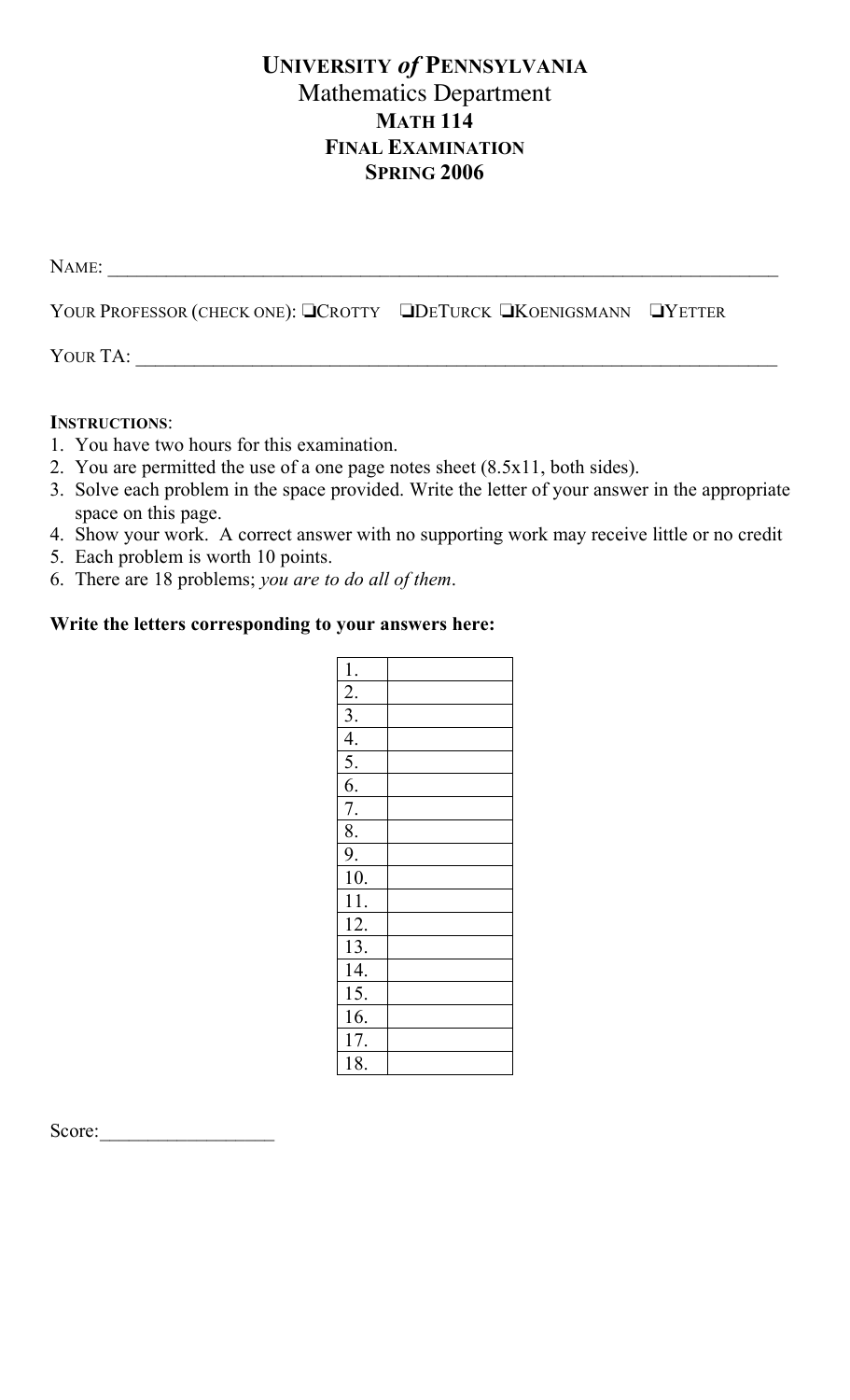Mathematics 114 Final Examination Name<br>Spring, 2006 ID # Spring, 2006

1. If *R* is the region inside the right half of the circle  $x^2 + y^2 = 4$  (see diagram), then  $\int \int x \sqrt{x^2 + y^2} dA$ *R*  $\iint x \sqrt{x^2 + y^2} dA =$ a) 0 b) 2 c) 4 d) 8 e)  $\frac{16}{3}$ f) 16

3



2. Evaluate:  $\int_0^1 \int_0^2 (x + y) \, dx dy$ a) 3 b) 2 c)  $3/2$  d) 1 e) 1/2 f) 0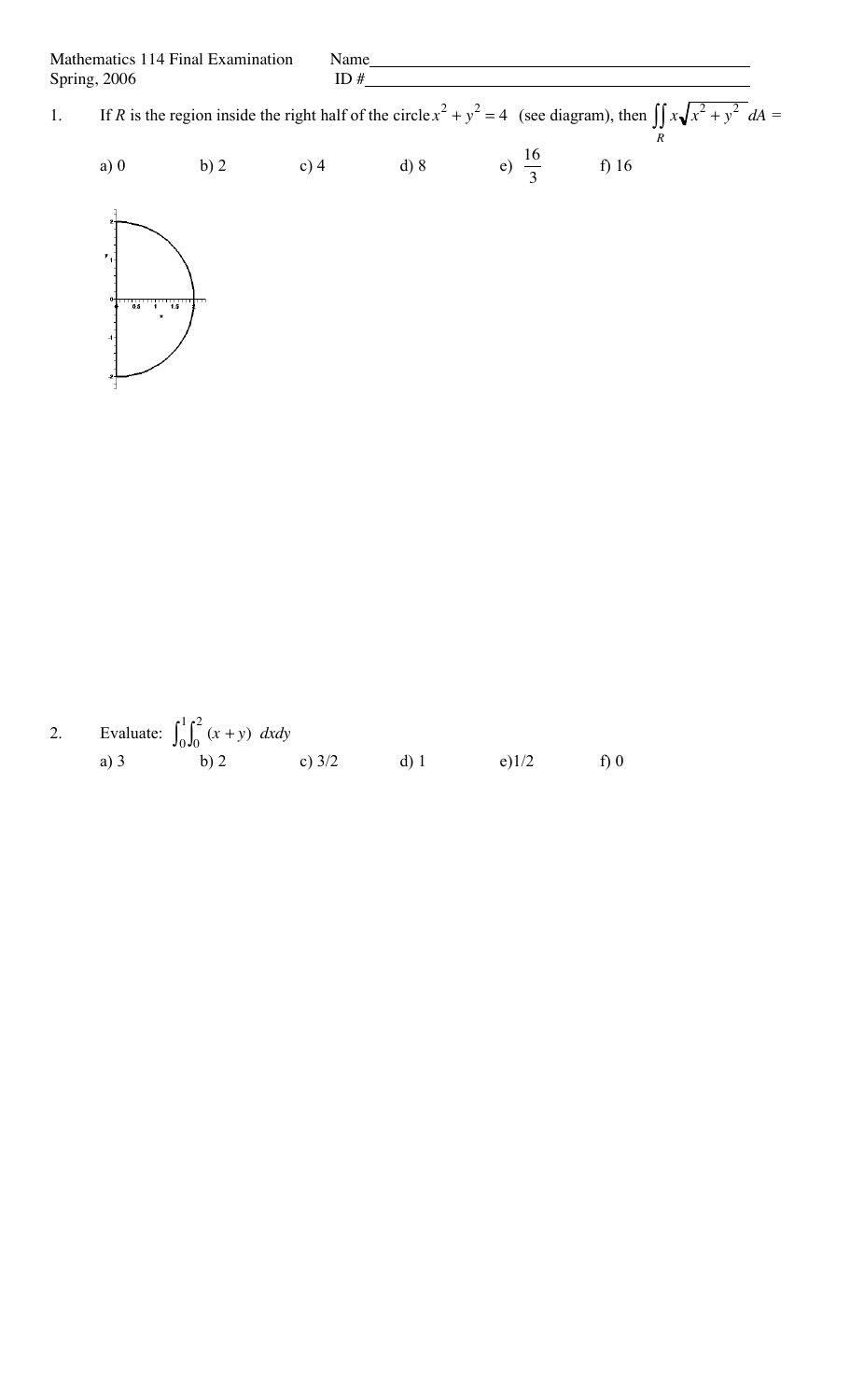Mathematics 114 Final Examination Name Spring,  $2006$  ID  $\#$ 

- 3. The set of points that are equidistant from the points (2, 6, 0) and (-4, 2, 4) is a plane. Find the equation of this plane.
	- a)  $6x 2y + 7z = 0$ <br>
	b)  $3x + 2y 2z = 1$ <br>
	c)  $2x 8y + 4z = 10$ <br>
	e)  $4x 2y 2z = 12$ <br>
	f)  $3x y + z = 0$ e)  $4x - 2y - 2z = 12$

4. Which of the following is true about the function  $f(x, y) = 8x^3 + y^3 + 6xy$ ?

a) It has a local maximum, a local minimum, and no other critical points.

b) It has a saddle point, a local maximum, and no other critical points.

c) It has a saddle point, a local minimum and no other critical points. d) It has two local minima and no other critical points.

e) It has two saddle points and no other critical points.

f) It has two local maxima and no other critical points.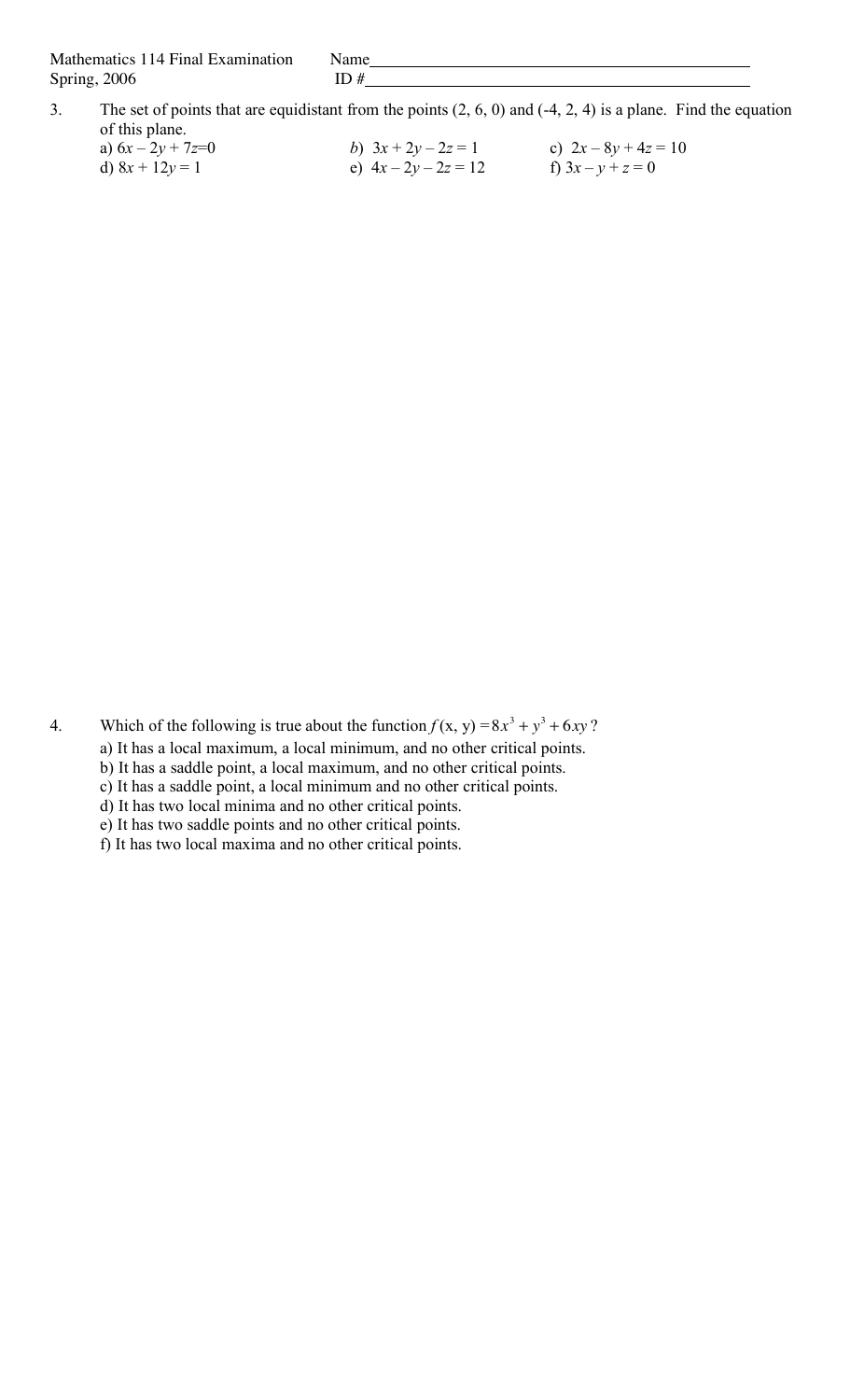Mathematics 114 Final Examination Name Spring, 2006 **ID** #

5. Let *S* be the surface  $x^2y + 4xz^3 - yz = 0$ . An equation for the tangent plane to *S* at (1, 2, -1) is a)  $y + 5z = -3$  b)  $x - y + z = 0$  c)  $2x + y + 5z = 0$ d)  $x - 3z = 4$  e)  $2x - 3y + z = 3$ 

6. Given  $f(x, y) = x^2y^3$ ,  $\mathbf{u} = \langle 3/5, -4/5 \rangle$ , the directional derivative  $D_{\mathbf{u}}f$  in the direction of **u** is a)  $2xy^3 + 3x^2y^2$  b)  $\frac{3x^2 - 4y^2}{5}$ 5 c)  $\frac{6x^2-12y^2}{5}$ 5 d)  $\frac{6xy^3 - 12x^2y^2}{5}$ 5 e)  $\sqrt{4x^2y^6 + 9x^4y^4}$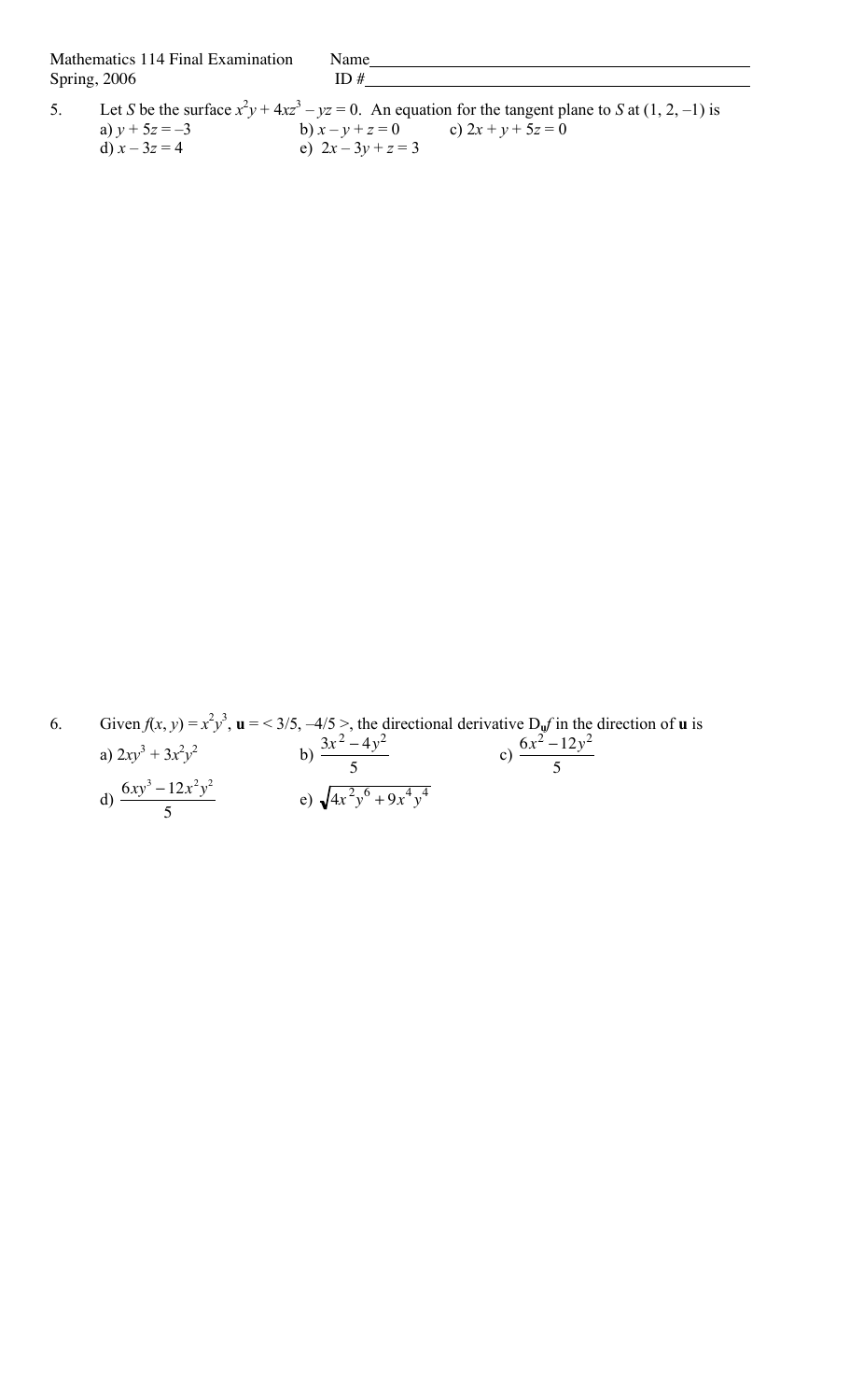|  |                                             | Calculate the length of the curve given parametrically by $x = t \cos t$ , $y = t \sin t$ , $z = \frac{2\sqrt{2}}{3}t^{3/2}$ |        |         |                          |
|--|---------------------------------------------|------------------------------------------------------------------------------------------------------------------------------|--------|---------|--------------------------|
|  |                                             | for $0 \le t \le 2$ . [Work carefullythe integrand really does simplify!]                                                    |        |         |                          |
|  | a) $2\sqrt{2}$ b) $\sqrt{2}$ c) $6\sqrt{2}$ |                                                                                                                              | $d)$ 4 | $(e)$ 2 | f) $\frac{8\sqrt{2}}{2}$ |

8. Let  $f(x, y) = (x^3 + x)y^2$ . Find the value of  $f_{xy}(0, 1)$ . a) 0 b) 1 c) 2 d) 3 e) 5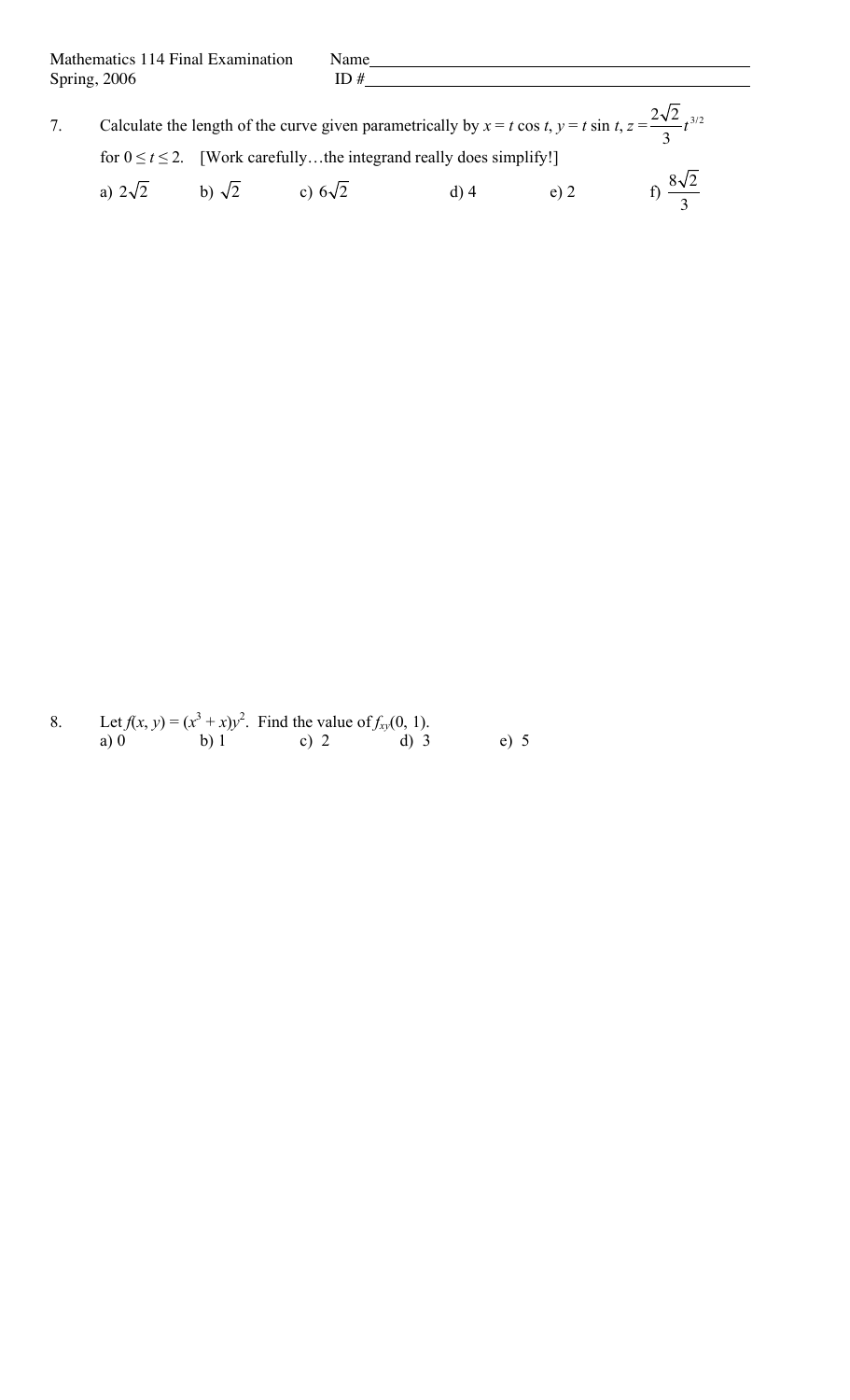Mathematics 114 Final Examination Name<br>Spring, 2006 ID # Spring, 2006 9.  $\lim_{(x,y)\to(0,0)}$ (*x* + 2*y*)  $\frac{x^2 + 2y}{x^2 + 4y^2} = ?$ a) Does Not Exist b) 0 c) 1 d)  $\frac{1}{6}$ 2 e)  $\frac{3}{5}$ 5 f) ∞

10. Suppose that *f* is a differentiable function of *x* and *y* and that  $\frac{\partial f}{\partial x}$  $\partial x$  $= e^{xy}$ . Which of the following could be  $\frac{\partial f}{\partial x}$  $\partial y$ ? a)  $e^{xy}$  b)  $\frac{e^{xy}}{2}$ *x* c)  $\frac{e^{xy}}{2}$ *y* d)  $\frac{e^{xy}(xy-1)}{2}$  $\frac{xy-1}{x^2}$  e)  $\frac{e^{xy}(xy-1)}{y^2}$ *x*<sup>2</sup> *f*)  $\frac{e^{xy}(x+y)}{x^2}$ *x* 2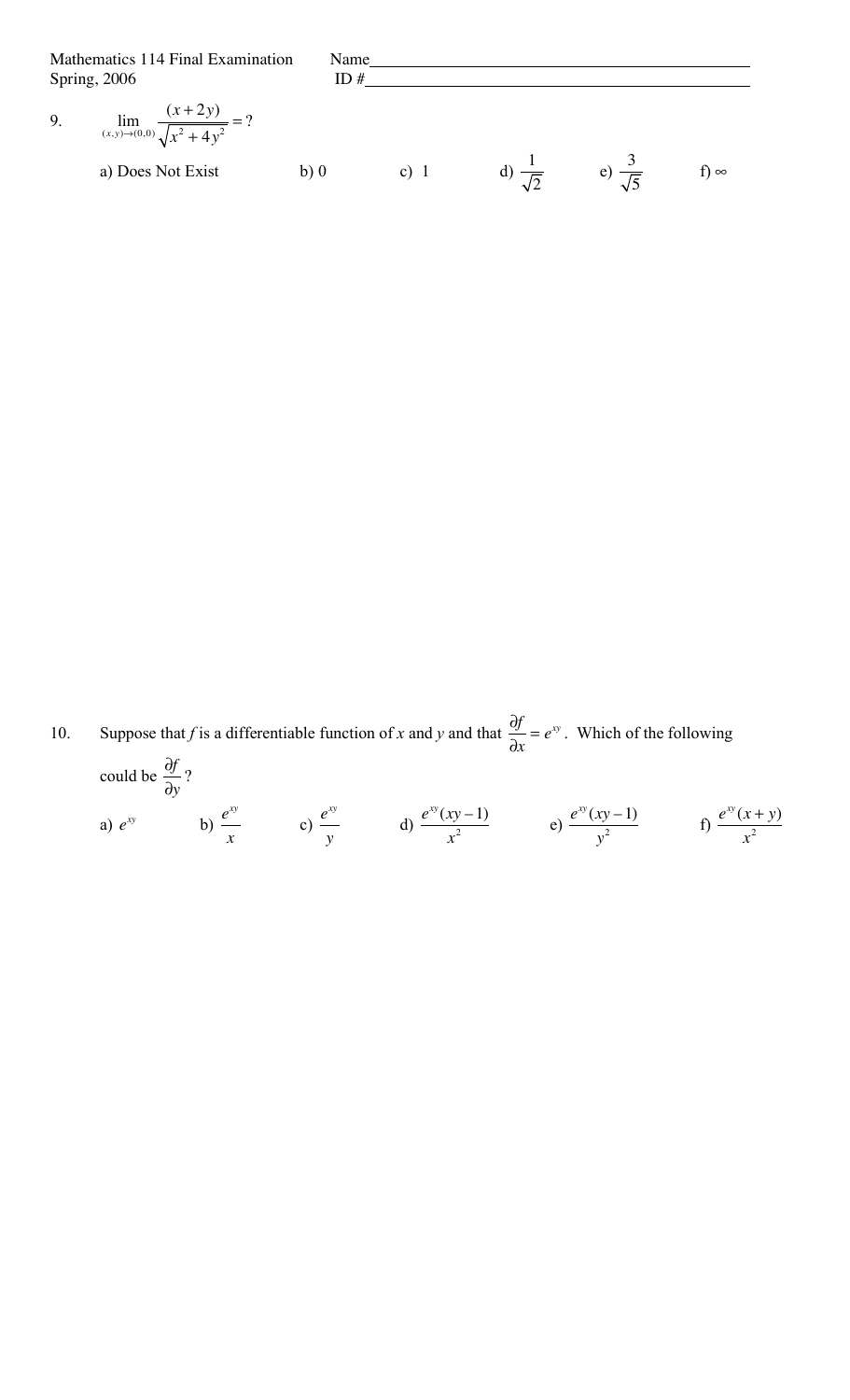Mathematics 114 Final Examination Name Spring, 2006 **ID** #

- 11. A thermometer reading 70° is taken outside on a winter day when it is 34 degrees outside. Two minutes
- later, the thermometer reads 46°. According to Newton's Law of Cooling, what will be the reading on the thermometer two minutes after that? a)  $40^{\circ}$  b) 39° c) 38° d) 37° e) 36° f) 35°

12. Reverse the order of integration to calculate  $\int_{0}^{8} \int_{0}^{2} \frac{1}{4}$  $\sqrt[3]{x}$   $y^4 + 1$  $\int_0^8 \int_{\sqrt[3]{x}}^2 \frac{1}{v^4 + 1} dy dx$ . a)  $\frac{1}{1}$ 4  $ln 17$  b)  $\frac{1}{2}$ 2  $tan^{-1}$ 17 c)  $\frac{1}{1}$  $4\sqrt{17}$ d)  $\frac{1}{1}$ 4 ln 65 e)  $\frac{1}{2}$ 2 tan  $^{-1}$  65 f)  $\frac{1}{1}$  $4\sqrt{65}$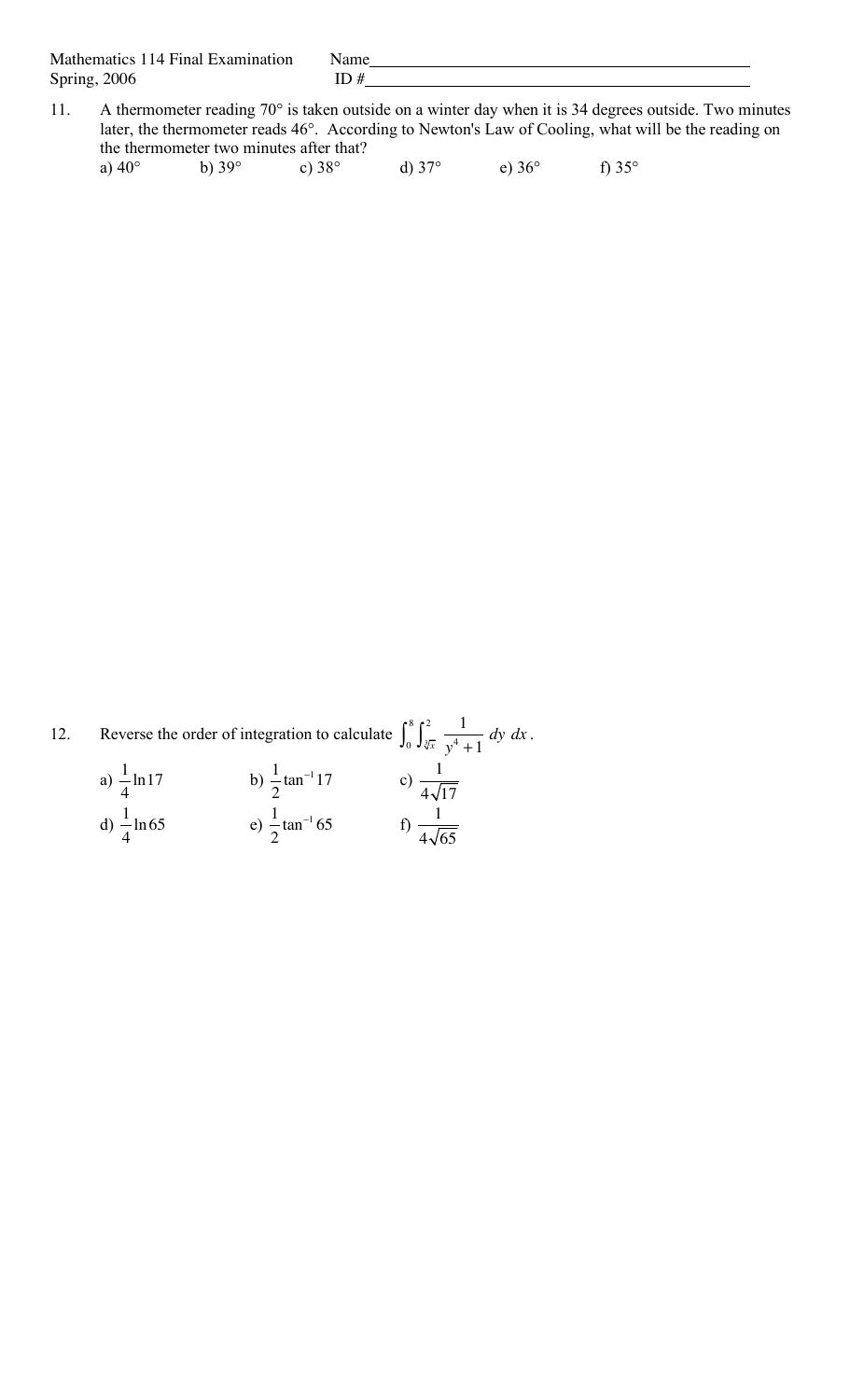Mathematics 114 Final Examination Name Spring,  $2006$  ID  $\#$ 

13. Suppose  $y'' + 2y' + y = 0$ , subject to  $y(0) = -3$ ,  $y'(0) = 0$ . Which of the following is true about  $y(x)$ ? a)  $y(1) = 0$  and  $\lim y(x) = 0$  $x \rightarrow \infty$ b)  $y(-1) = 0$  and  $\lim_{x \to \infty} y(x) = 0$ c)  $y(1) = 0$  and  $\lim_{x \to -\infty} y(x) = 0$ d)  $y(-1) = 0$  and  $\lim_{x \to -\infty} y(x) = 0$ e)  $y'(1) = 0$  and  $\lim_{x \to \infty} y(x) = 0$ f)  $y'(-1) = 0$  and  $\lim_{x \to \infty} y(x) = 0$ 

14. What is the coefficient of  $x^5$  in the series solution of the initial-value problem  $y'' + xy' + y = 0$ ,  $y(0) = 0$ ,  $y'(0) = 1?$ (a)  $1/3$  (b)  $-1/3$  (c)  $1/15$  (d)  $-1/15$  (e)  $1/60$  (f)  $-1/60$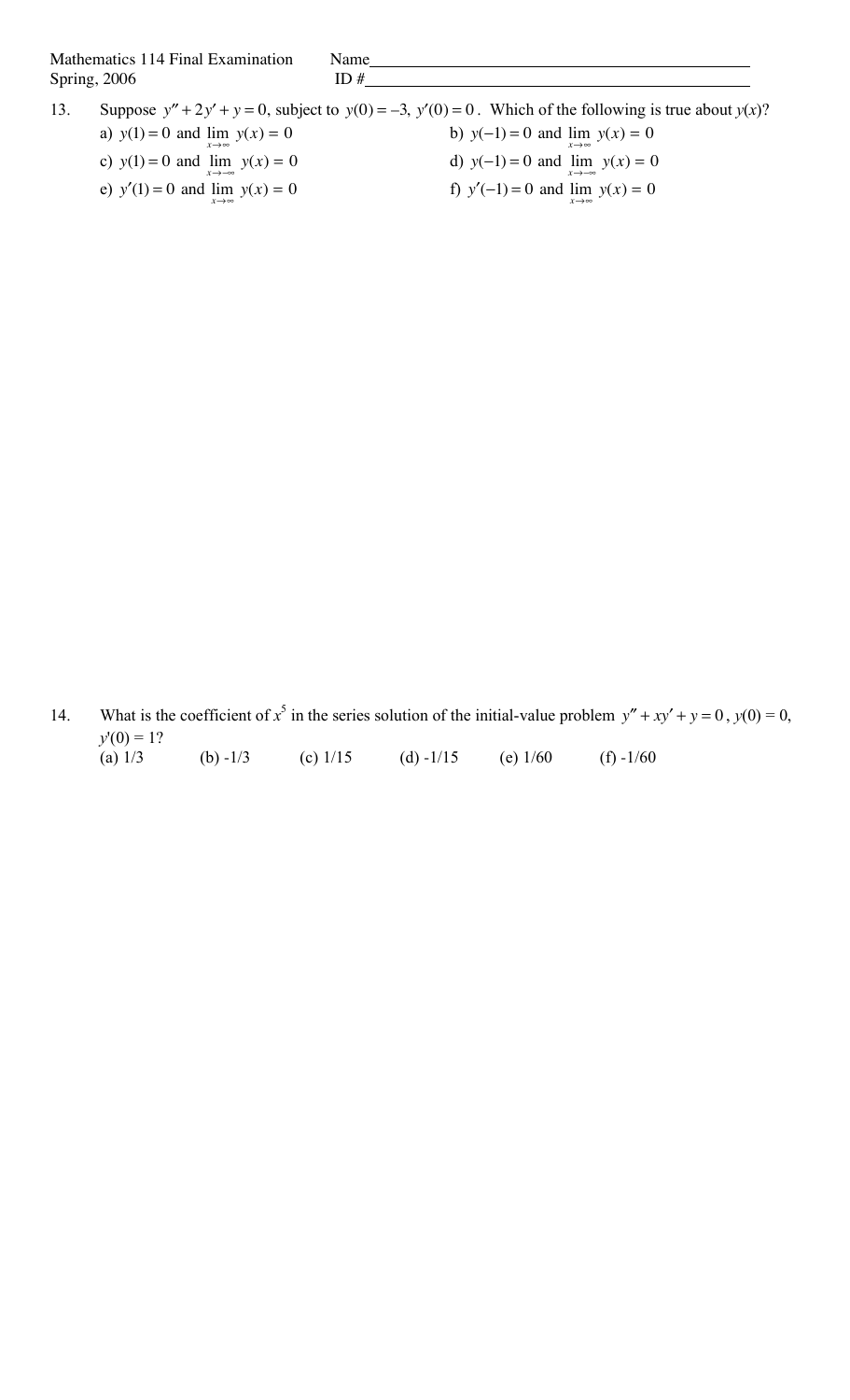Mathematics 114 Final Examination Name Spring,  $2006$  ID #

## 15. Solve  $y' + 3x^2y = 6x^2$  subject to  $y(0)=3$ .

a) 
$$
y = x^2 + 3
$$
  
\nb)  $y = x^3 - x^2 + 3$   
\nc)  $y = \frac{x+6}{3x+2}$   
\nd)  $y = \frac{x^2 - 3}{x^2 - 1}$   
\ne)  $y = 1 + 2e^{x^2}$   
\nf)  $y = 2 + e^{-x^3}$ 

16. Let 
$$
H = \{(x, y, z) | x^2 + y^2 + z^2 \le 1, z \ge 0\}
$$
. Then  $\iiint_H z^2 dV = ?$   
\na)  $2\pi/15$  b)  $2\pi/5$  c)  $2\pi/3$  d)  $\pi/3$  e)  $\pi/2$  f)  $\pi$